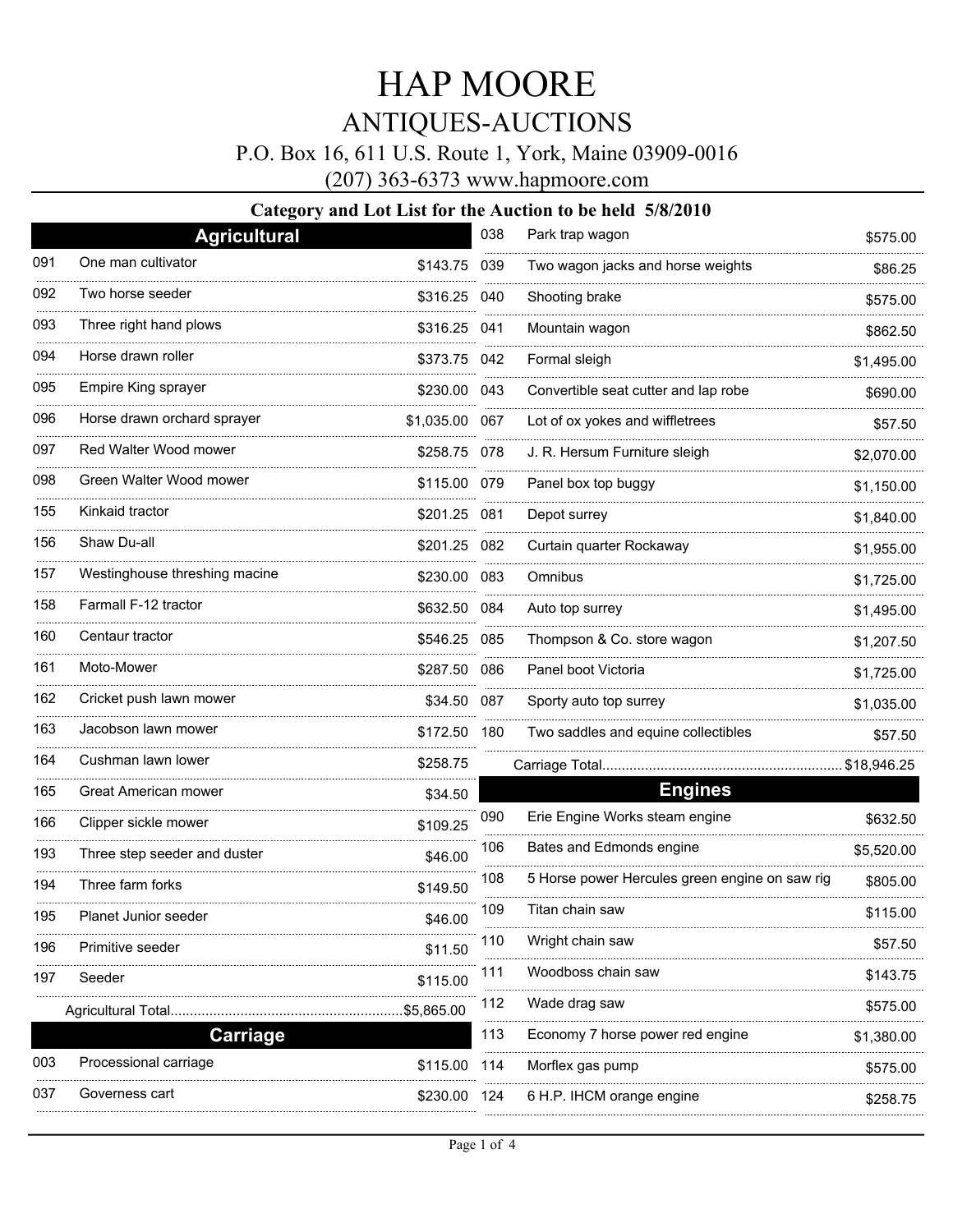P.O. Box 16, 611 U.S. Route 1, York, Maine 03909-0016

(207) 363-6373 www.hapmoore.com

| 125 | 5 HP Hercules gray engine                          | \$460.00     |     | <b>Firehouse</b>                       |             |
|-----|----------------------------------------------------|--------------|-----|----------------------------------------|-------------|
| 126 | 3 1/2 HP Brown woodpecker                          | \$1,265.00   | 099 | Lot of fire markers                    | \$345.00    |
| 127 | FVM Dishpan - red                                  | \$201.25     | 100 | Two fire axes and two spanner wrenches | \$103.50    |
| 128 | 2 hp Blue Witte                                    | \$345.00     | 101 | Fire alarm box                         | \$149.50    |
| 129 | 1 3/4 HP Red Economy                               | \$287.50     | 102 | Hose reel with steel wheels            | \$230.00    |
| 130 | 1 3/4 HP Brown Chore Boy                           | \$201.25     | 103 | Wood wheel hose reel                   | \$345.00    |
| 131 | Brownwall - green                                  | \$575.00     | 104 | R. D. Wood hydrant                     | \$345.00    |
| 132 | Briggs & Stratton Y                                | \$51.75      | 105 | Fomon wheeled extinguisher             | \$345.00    |
| 133 | Jacobson Sturdy Jack pumper                        | \$1,207.50   |     | Firehouse Total                        | .\$1,863.00 |
| 134 | Alamo - blue                                       | \$373.75     |     | <b>Furniture</b>                       |             |
| 135 | <b>Gray Witte</b>                                  | \$287.50     | 004 | Post Office sorting desk               | \$402.50    |
| 136 | <b>Green Headless Witte</b>                        | \$373.75     | 005 | Roll top desk and chair                | \$230.00    |
| 137 | Green Economy JK Bulldog                           | \$230.00     | 006 | Pair of roll top drawers               | \$57.50     |
|     |                                                    |              | 007 | Three drawer storage cabinet           | \$92.00     |
| 138 | 1 1/2 HP Green Bulldog                             | \$805.00<br> | 207 | Oak bank desk                          | \$149.50    |
| 139 | Cushman X - green                                  | \$258.75     |     |                                        |             |
| 140 | Stover CT - 2 maroon                               | \$258.75     |     | <b>General</b>                         | \$931.50    |
| 141 | Cushman Cub with air compressor                    | \$201.25     | 002 | Time recording device                  | \$339.25    |
| 142 | NOVO with Edson pump                               | \$517.50     | 011 | Post Office slots                      | \$103.50    |
| 143 | Stover CT 2 with Myers pump                        | \$230.00     | 029 | Work bench                             | \$287.50    |
| 146 | United 3 HP green                                  | \$258.75     | 033 | Six shipping trunks                    | \$287.50    |
| 147 | 3 HP Domestic - black                              | \$1,610.00   | 088 | Blue baby buggy                        | \$258.75    |
| 148 | 3 1/2 HP New Way vertical - green                  | \$460.00     | 089 | Wicker baby buggy                      | \$86.25     |
| 149 | 1 3/4 United - gray and red                        | \$460.00     | 168 | Large lot of domestic irons            | \$345.00    |
| 150 | 5 HP Jumbo - black                                 | \$460.00     | 169 | Two pleaters                           | \$86.25     |
| 151 | 1 1/2 HP IHC-M - green                             | \$316.25     | 170 | Lot of washboards and washing devices  | \$74.75     |
| 159 | Simplicity 6 HP gas engine                         | \$1,035.00   | 171 | Lot of ice skates                      | \$23.00     |
| 167 | 6 HP IHC Famous with Bowsher #9 sheller on<br>cart | \$3,220.00   | 172 | Ring roller                            | \$109.25    |
|     |                                                    |              | 173 | Webber & Wilson sewing machine         |             |
|     |                                                    | \$26,013.00  |     |                                        | \$201.25    |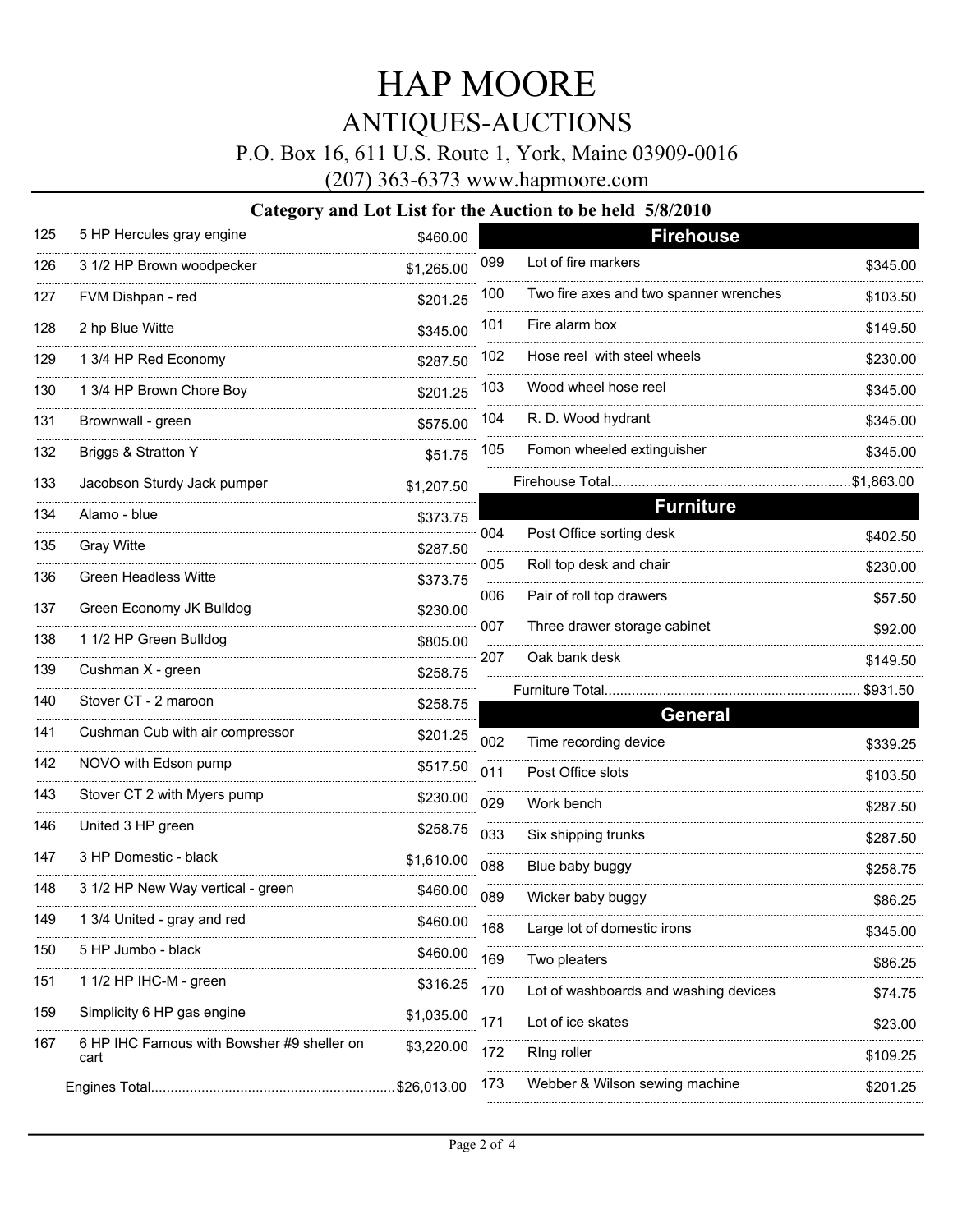## P.O. Box 16, 611 U.S. Route 1, York, Maine 03909-0016

(207) 363-6373 www.hapmoore.com

| 176 | Singer sewing machine             | \$109.25 028 |     | L. Houston mortising machine                    | \$115.00   |
|-----|-----------------------------------|--------------|-----|-------------------------------------------------|------------|
| 178 | 500 lbs. Grain scale              | \$17.25      | 080 | A. W. Gray thresher                             | \$115.00   |
| 179 | Dayton store scale                | \$57.50      | 144 | Peters hand force pump                          | \$172.50   |
| 181 | 18th C. Hemp brake                | \$120.75     | 145 | I. B. Davis Inverted pump                       | \$402.50   |
| 182 | Sheep shearer                     | \$74.75      |     | Machine Total                                   | \$1,201.75 |
| 183 | Two scales                        | \$23.00      |     | <b>Marine</b>                                   |            |
| 184 | Lot of stilyards                  | \$69.00      | 069 | Six oars                                        | \$92.00    |
| 185 | Misc. lot of scales and weights   | \$92.00      | 107 | Palmer Marine engine                            | \$1,035.00 |
| 186 | Three early vacuum cleaners       | \$51.75      | 115 | Gray marine engine                              | \$460.00   |
| 187 | Rocking butter churn              | \$201.25     | 116 | Ferro twin marine engine                        | \$258.75   |
| 188 | Two fruit presses                 | \$92.00      | 117 | Evinrude Neptune outboard                       | \$115.00   |
| 189 | Cheese press                      | \$28.75      | 118 | Johnson J - 25 outboard                         | \$115.00   |
| 190 | Box churn and butter working tray | \$57.50      | 119 | Johnson outboard                                | \$40.25    |
| 191 | Tapered leg butter worker         | \$92.00      | 120 | Marblehead dory and paddles                     | \$460.00   |
| 192 | Table model butter worker         | \$74.75      | 121 | Row boat                                        | \$460.00   |
| 198 | Two wringers and wash tub         | \$80.50      | 122 | Boat frame                                      | \$143.75   |
| 199 | Pot hanger                        | \$80.50      | 123 | Two anchors                                     | \$115.00   |
| 201 | Work bench                        | \$28.75      |     | Marine Total                                    | \$3,294.75 |
| 202 | Bank grillle                      | \$316.25     |     | <b>Tools</b>                                    |            |
| 204 | Misc. bank accessoires            | \$109.25     | 001 | Lot of contemporary power tools                 | \$23.00    |
| 205 | Old bank machines                 | \$172.50     | 008 | Wood lathe                                      | \$40.25    |
| 208 | Herring - Hall - Marvin bank safe | \$103.50     | 013 | Copying lathe and wood stock                    | \$230.00   |
|     |                                   |              | 014 | Saw, vise and four hand saws                    | \$40.25    |
|     | General Total<br><b>Machine</b>   | \$4,255.00   | 015 | E. Brown wood turning lathe and five tool rests | \$132.25   |
| 009 | Mortising machine                 | \$80.50      | 016 | Kick wheel                                      | \$143.75   |
| 010 | Green mortising machine           | \$57.50      | 017 | Drill press and mount                           | \$51.75    |
| 012 | Wheel driven shaper               | \$115.00     | 018 | Drill press and mount                           | \$40.25    |
| 026 | Window casing machine             | \$57.50      | 019 | Drill press and mount                           | \$120.75   |
| 027 | Window casing machine             | \$86.25      | 020 | Drill press and mount                           | \$28.75    |
|     |                                   |              |     |                                                 |            |